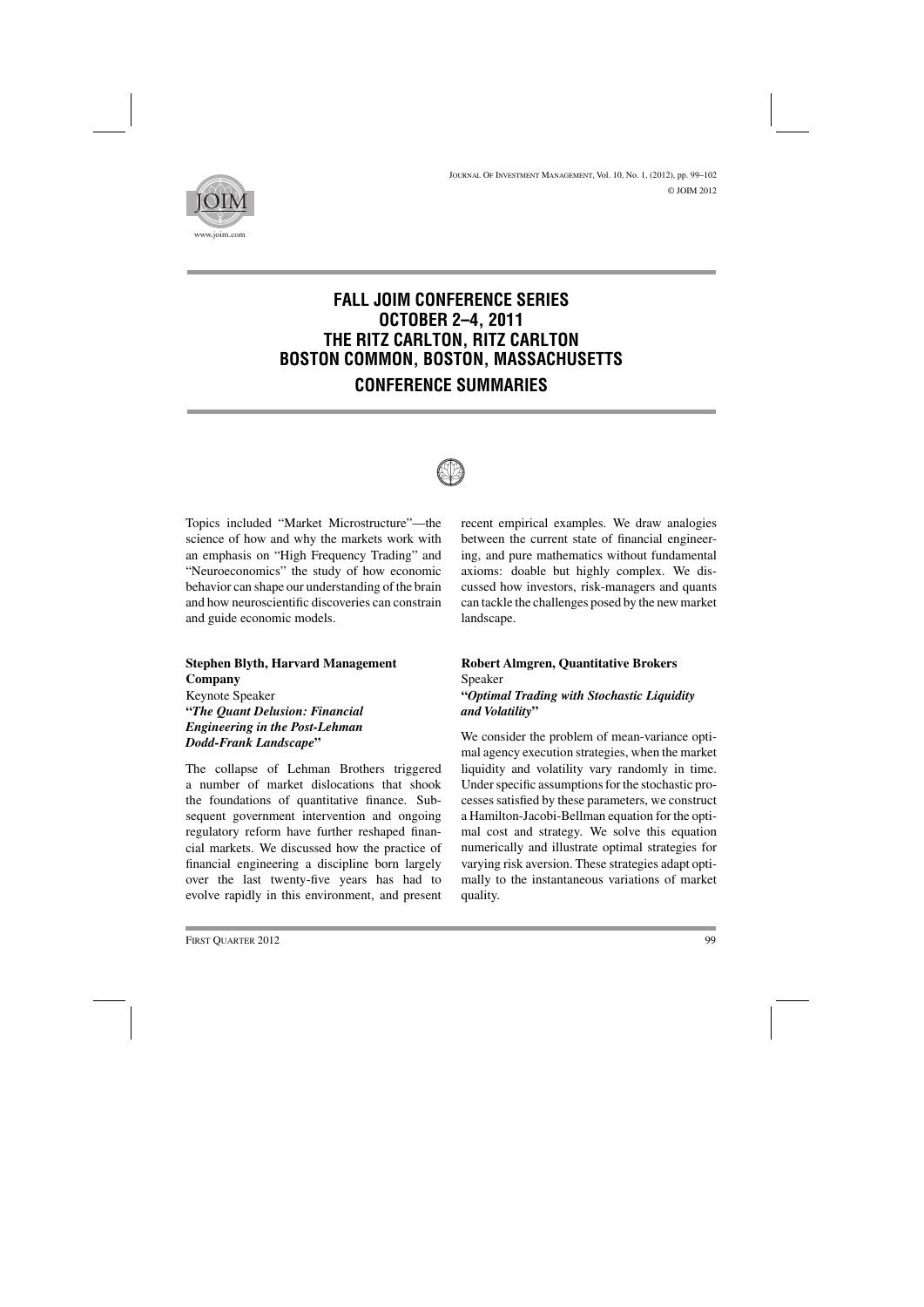#### **Terry Burnham, Chapman University** Speaker **"***Caveman Economics: The Biological and Evolutionary Logic of Human Nature***"**

The natural sciences provide the foundation for synthesis of neoclassical and behavioral economics. Neoclassical scholars see people as efficient and intelligent optimizers. In sharp contrast, behavioral scholars see imperfect people navigating the world using heuristics and biases. A consilient view, grounded in evolutionary theory and physiology, will unite the disparate schools within economics. The promise is a richer, and more accurate, economic science.

#### **Jim Gatheral, Baruch College, CUNY** Speaker **"***Optimal Order Execution***"**

We reviewed various models of market impact. We use variational calculus to derive optimal execution strategies, noting that in many conventional models, static strategies are dynamically optimal. We then present a model in which the optimal strategy does depend on the stock price and derive an explicit closed-form solution for this strategy by solving the HJB equation. We discussed price manipulation, indicating modeling choices for which this is unlikely to be a problem. We present a recent argument by Toth *et al*. that justifies the well-known square-root formula for market impact. Assuming price dynamics that are consistent with the square-root formula, we suggest likely properties of optimal execution strategies.

#### **Terrance Hendershott, University of California, Berkeley** Speaker **"***High-Frequency Trading and Price Discovery***"**

We examine the role of high-frequency traders (HFT) in price discovery. Overall, HFT appear to increase the efficiency of prices by trading in the direction of permanent price changes and in the opposite direction of transitory pricing errors. This is done through their marketable orders. In contrast, HFT passive non-marketable orders are adversely selected in terms of the permanent and transitory components as these trades are in the opposite direction as permanent price changes and in the same direction as transitory pricing errors. HFT marketable orders' informational advantage is sufficient to overcome the bid-ask spread and trading fees to generate positive trading revenues. Non-marketable limit orders also result in positive revenues as the costs associated with adverse selection are smaller than the bid-ask spread and liquidity rebates. HFT predict price changes in the subsequent few minutes.

# **David Laibson, Harvard University** Speaker **"***The Age of Reason: Financial Decisions over the Life-Cycle with Implications for Regulation***"**

Many consumers make poor financial choices and older adults are particularly vulnerable to such errors. About half of the population between ages 80 and 89 either has dementia or a medical diagnosis of "cognitive impairment without dementia." We study lifecycle patterns in financial mistakes using a proprietary database that measures ten different types of credit behavior. Financial mistakes include suboptimal use of credit card balance transfer offers, misestimation of the value of one's house, and excess interest rate and fee payments. In a cross-section of prime borrowers, middle-aged adults make fewer financial mistakes than younger and older adults. We conclude that financial mistakes follow a U-shaped pattern, with the cost-minimizing performance occurring around age 53. We analyze regulatory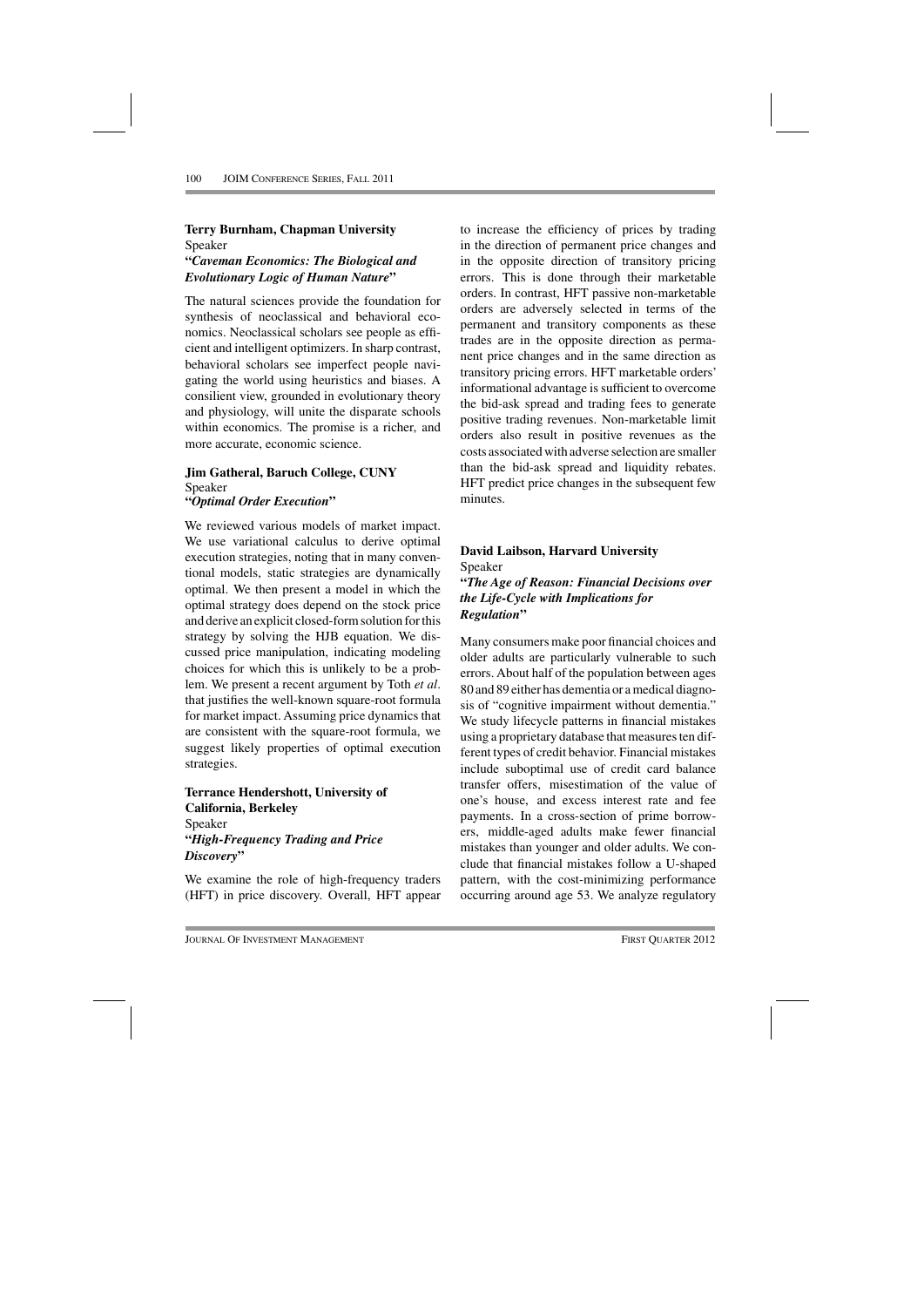regimes that may help individuals avoid making financial mistakes. Some of these regimes are designed to address the particular challenges faced by older adults, but much of our discussion is relevant for all vulnerable populations. We discuss disclosure, nudges, financial driving licenses, advanced directives, fiduciaries, asset safe harbors, ex-post and ex-ante regulatory oversight. Finally, we pose seven questions for future research on cognitive limitations and associated policy responses.

#### **Ananth Madhavan, BlackRock, Inc.** Speaker **"***Exchange—Traded Funds, Market Structure and the Flash Crash***"**

The "Flash Crash" of May 6, 2010 saw sharp stock price declines beginning 2:40 PM ET, with the Dow Jones Industrial Average (DJIA) dropping almost 999 points, the sharpest intraday drop in history. The Flash Crash had a disproportionate impact on exchange-traded products (ETPs), with some trading at pennies. This paper argues that the Flash Crash was not the result of an un-likely confluence of market factors and a single futures trader, as suggested by regulators. Rather, the crash was systematically related to equity market fragmentation and can thus repeat itself, albeit with a different trigger. We provide empirical evidence to show that the impact of the Flash Crash was greatest in stocks experiencing fragmentation prior to May 6. While volume fragmentation is important, we highlight the importance of aggressive venue quote behavior as a risk predictor. Controlling for fragmentation and other factors, we find that ETPs were affected adversely by the inability to price the component securities. The results have implications for public policy proposals under discussion.

## **Martin Nowak, Harvard University** Speaker **"***Evolution of Cooperation***"**

Humans are champions of cooperation (and defection). We help others even if costs are involved. We have established cooperative enterprises that span the entire globe. Such "altruistic behavior" should be at variance with natural selection. Why should we help potential competitors? I presented five mechanisms for the evolution of cooperation: kin selection, group selection, graph selection, direct reciprocity and indirect reciprocity. Direct reciprocity means there are repeated interactions between the same two individuals and my behavior toward you depends on what you have done to me. Indirect reciprocity means there are repeated interactions within a group and my behavior toward you also depends on what you have done to others. Direct and indirect reciprocity are the key mechanisms for understanding any pro-social behavior among humans. Indirect reciprocity has provided the selection pressure for the evolution of social intelligence and human language.

### **Joshua B. Tenenbaum, Massachusetts Institute of Technology** Speaker **"***Modeling Human Learning and Common-Sense Reasoning as Probabilistic Inference***"**

This talk presented an overview of our efforts to "reverse engineer" human intelligence—that is, to understand human intelligence in computational terms, drawing on (and advancing) the state of the art in tools for engineering intelligent systems. The focus will be on two questions: What makes humans smarter than any form of artificial intelligence yet built? What makes the human brain such a powerful learning machine?